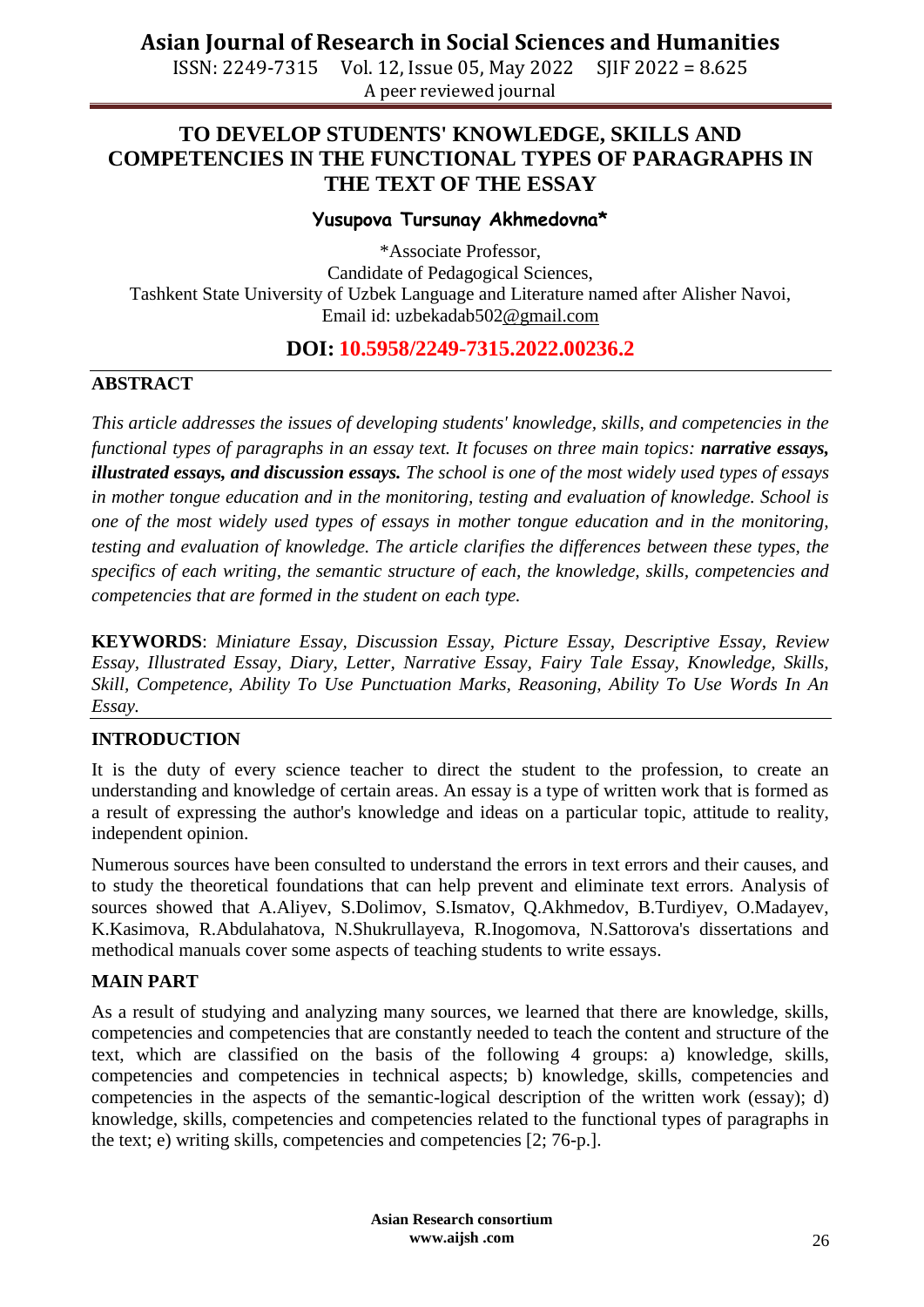ISSN: 2249-7315 Vol. 12, Issue 05, May 2022 SJIF 2022 = 8.625 A peer reviewed journal



As a result of studying and analyzing various literature, the types of essays are classified as follows: 1) educational and test essays according to the purpose; 2) ssays on literary and free themes according to their content.



Some sources include *miniature essays, discussion essays, picture essays, descriptive essays, commentary essays, pictorial essays, diaries, letters, narrative essays, and fairy-tale essays.*[1; 17-20-pages].The letter genre is also known as the "epistolary genre."

In some sources, for pedagogical purposes, essays are conventionally divided into three types, namely: 1) educational essays; 2) control essays; 3) essay essays [1; 21-page].

In this article, we will focus on narrative essays, illustrated essays, and discussion essays, which are mainly classified according to genre. School is one of the most widely used types of essays in mother tongue education and in the monitoring, testing and evaluation of knowledge. This is described in detail in the manual "Textual errors in essays, methods of their correction" written by R. Yuldashev and M. Rixsiyeva. [2; 86-p.];

We will first briefly describe the types of essays:

- *Descriptive essays* are essays designed to illuminate the objects of life, life events, people, and the essential features and characteristics of all living and non-living things. Depending on the content and style, they can be simple, visual, or artistic, depending on the age, ability, and subject matter of the students.
- Essays are widely used in mother tongue lessons. This type of essay differs from descriptive essays in that it focuses on interrelated events. That is why this essay is also called "**small essay".**

**Asian Research consortium www.aijsh .com**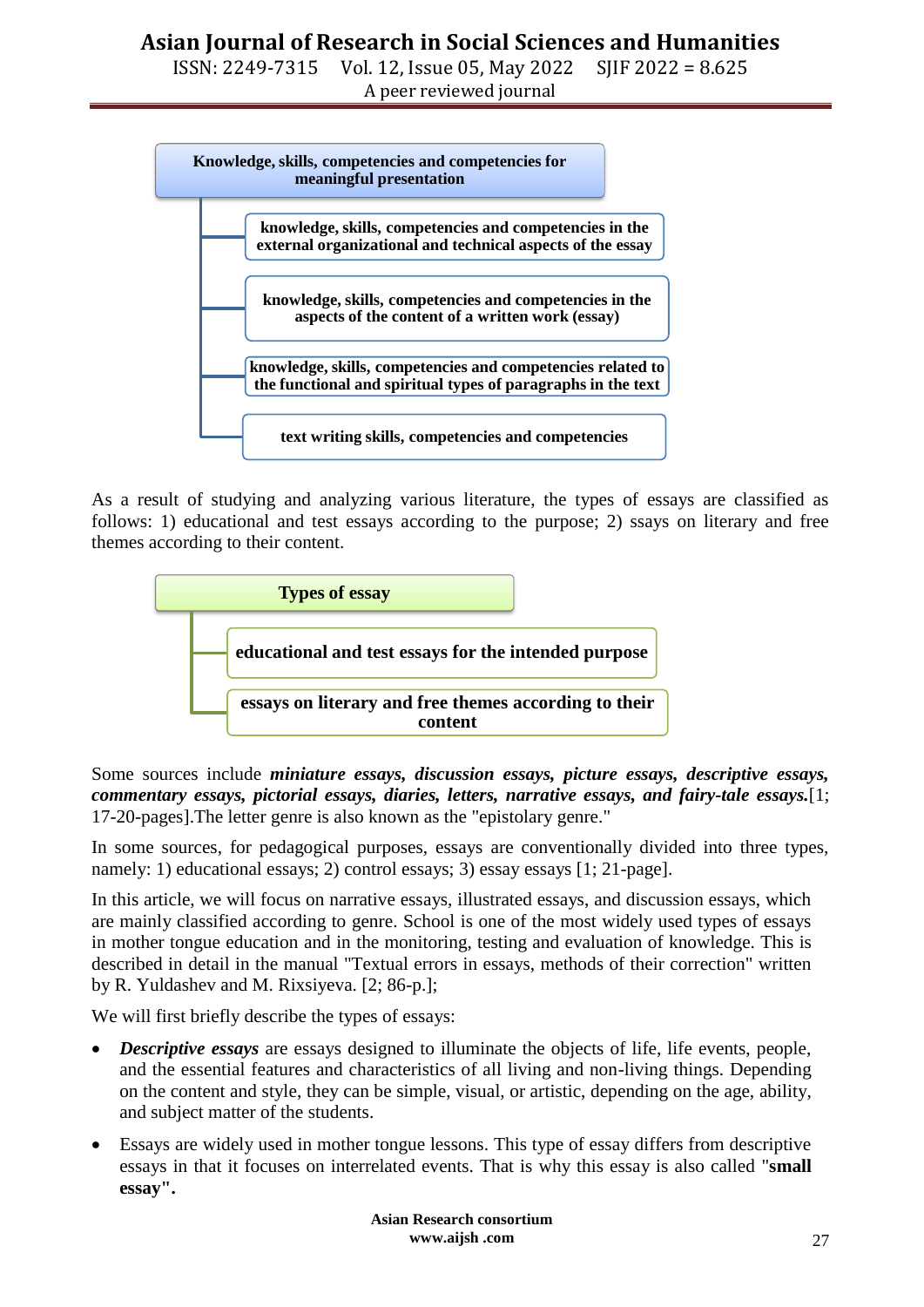## **Asian Journal of Research in Social Sciences and Humanities**

ISSN: 2249-7315 Vol. 12, Issue 05, May 2022 SJIF 2022 = 8.625 A peer reviewed journal

 *Discussion-essay* is an important type of essay. This type of essay requires students to make comparisons, evaluate a particular event, defend their point of view, and prove their point. Discussion essays can be inductive or deductive. Essays written in an inductive way provide evidence, proof, and general conclusions that serve to substantiate the idea previously put forward. In the deductive method, the conclusion is followed by evidence and proof.

We interpret our ideas about the functional (essential) types of paragraphs in the text (essay) mainly on the basis of *descriptive essays, narrative essays and discussion essays.* The knowledge, skills, competencies, and competencies that students develop in these types of essays should be categorized as follows:

#### *1) Knowledge, skills, competencies and competencies aimed at forming parts of paragraphs in descriptive essays;*

#### *2) Knowledge, skills, competencies and competencies aimed at forming parts of paragraphs in narratives;*

#### *3) Knowledge, skills, competencies and competencies aimed at forming parts of paragraphs in discussion essays;*

It is a good idea to include the first and last sentences in each paragraph in the essay, as well as *the knowledge, skills, competencies* that students will need to develop to form the main body*in illustrated essays*. In the first sentence of the paragraphs in the illustrations, it is necessary to identify a person, an object or an object, its important feature, and in the main part to talk about what appears at a glance, and then move on to others, the necessary theoretical information *knowledge* - is given in the face of the fact that the sentence must confirm or deny the idea in the first sentence, and sometimes the last sentence may not be given. It is on the basis of this *skill* that the ability to form the first sentence and the main part of the paragraphs based on personal perception and imagination is formed. The end result is that students develop the *competence* of writing an essay or creating a text. To do this, skills are tested over and over again in student activities as a series of practical activities. According to Madayev, the transformation of skills into skills takes place through repeated and repeated exercises.[3; 66 page].

The first sentence of the parable in the narrative expresses the exposition, the main part of the node, the course of events, *the solution, the last conclusion* is that it should end in an *alkissa* type or sometimes the paragraph does not give a conclusion, a situation, action, action and the cause, result (consequence) of the situation, the time and place (address) of the action, the surprise caused by the action and the situation, the hesitation, desire, description, etc., should be in the content of the exposition. Theoretical information about the need to describe the actions of several people through a series of actions, the need to express the conclusion in the form of a reaction to an event or phenomena that often occur, is given to students as *knowledge*.

In order to turn this knowledge into a *skill*, it is advisable to organize practical work, such as frequent and repetitive exercises, aimed at the correct formation of the compositional parts of the paragraphs. It is important to pay special attention to the correct formulation of the first sentence of the paragraph. This means that the knowledge imparted to students becomes a skill through *practice*, which is the basis for the ability to write an essay by forming the narrative, its parts in terms of content and structure.

Students should be asked to present a problem or idea as a thesis in the first sentence of the first paragraph of the discussion essay, present it as the next issue, and name one of the items (items) described in this paragraph if it is classified in the introduction. The idea is to start by pointing to the generalization of the above, focusing on the essence of a concept; the need to substantiate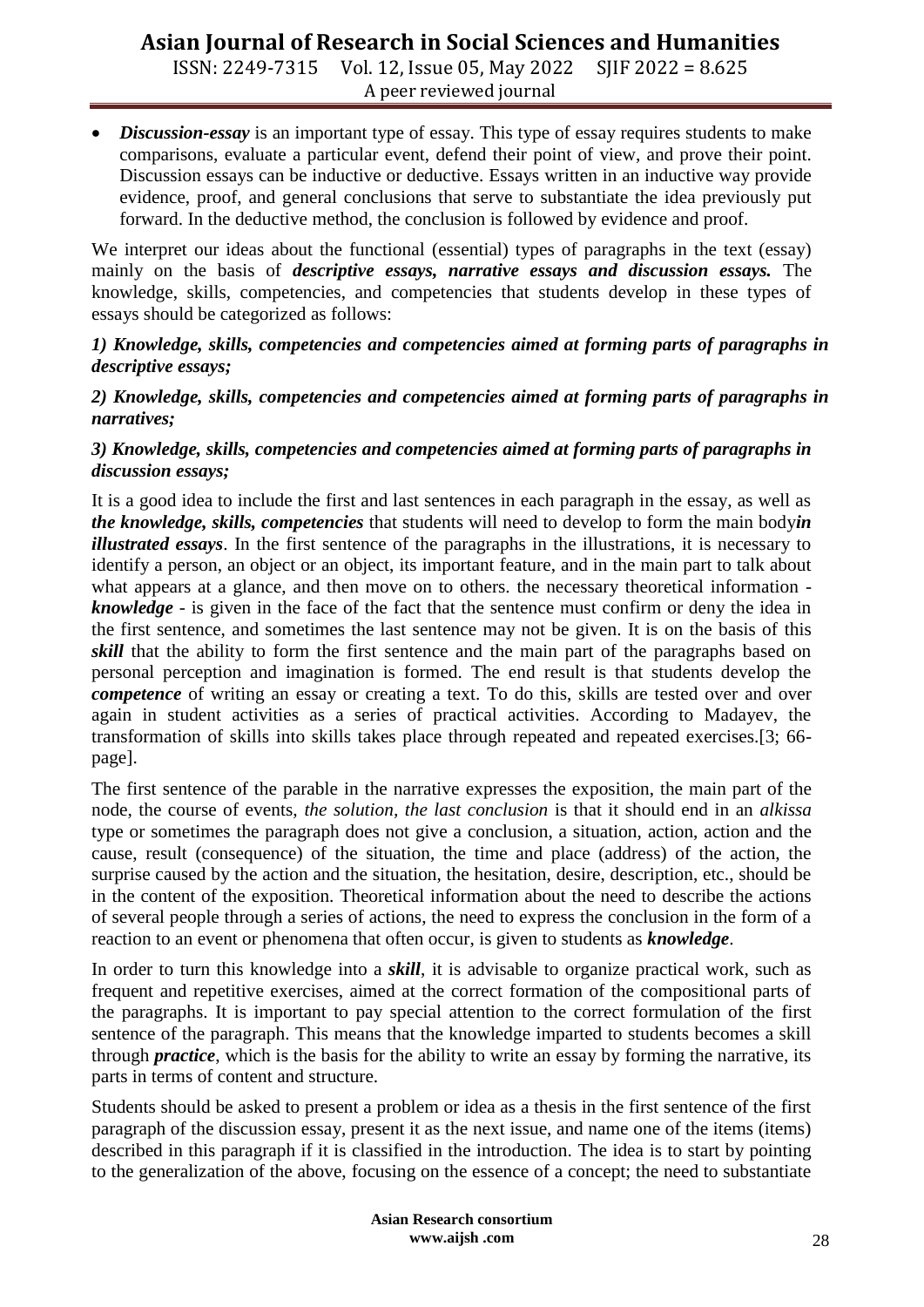## **Asian Journal of Research in Social Sciences and Humanities**

ISSN: 2249-7315 Vol. 12, Issue 05, May 2022 SJIF 2022 = 8.625 A peer reviewed journal

the thesis in the main part and to present evidence (facts) for this purpose, to summarize all that has been said at the end of the essay should be given as *knowledge*. Then, using the same knowledge, students use the term discussion-essay (some sources use the term discussion-text in the example of texts created in scientific and literary genres). [2; 87-page]) you need to work on the *skills* to shape the parts. Thus, ensuring that knowledge becomes a skill is a step towards helping the student develop an understanding of the essay and the ability to apply it in *practice*. So, it can be concluded that they help to develop the skills of writing essays or serve as a basis for them.

This means that students' knowledge, skills, competencies, and competencies in text structure, regardless of the type of essay used, should focus on:

- To provide theoretical information using inductive or deductive methods and to form relevant skills and abilities, or to perform theoretical exercises using deductive methods and to perform one or two exercises to develop relevant skills and competencies;

- Refer to the theoretical information in the textbook, restore it in the memory of students, and perform one or two exercises that use the relevant skills and abilities;

- Introduction to writing an essay to avoid mistakes;
- In the note on how to write an essay, note the textual errors, the need to avoid such errors;
- Recite with students the textual errors in the previous essay they wrote.

#### **CONCLUSION**

In summary, such a description and classification of knowledge, skills, and competencies will help students avoid errors in their writing and will help them make realistic assessments.

#### **REFERENCES**

- **1.** Madayev, O., Sobirov, A., Kholmonova, Z., Tashmirzayeva Sh., Ziyodullayeva G., &Shamsiyeva, M. (2017). Types of written work: essay, statement, dictation. T: Turonzaminziyo, 104.
- **2.** Yuldashev R.A., &Rixsiyeva, M.M. (2018). Textual errors in essays, methods of their correction. T: Science and Technology, 156.
- **3.** Madayev A. (1991). How to write an essay? Methodological guide for teachers of secondary special educational institutions - T: Teacher. It's 91.
- **4.** Yoldoshev R.A., &Mirjalolova, L.R. (2019). Competency approach in mother tongue education - T: Science and technology 46.
- **5.** Dolimov, S. (1964). Educational statement and essay. T: Secondary and Higher School, 100.
- **6.** Sattorova, N. (1995). Improving students' essay writing skills (in the process of teaching their mother tongue in 5th class). Dissertation work, Tashkent. 141.
- **7.** Urumbayeva, G.N. (2001). Linguodidactic foundations of teaching students of grades 7-9 a complex syntactic whole as the basic structure of monological speech (based on the material of schools with the Karakalpak language of instruction): Abstract. Diss. CandidateofpedagogicalSciences, Tashkent, 12.
- **8.** Ivchenkov P.E. (1994). Educational presentations. Grades 5-9: a guide for teachers. M.: Enlightenment, -224 p.